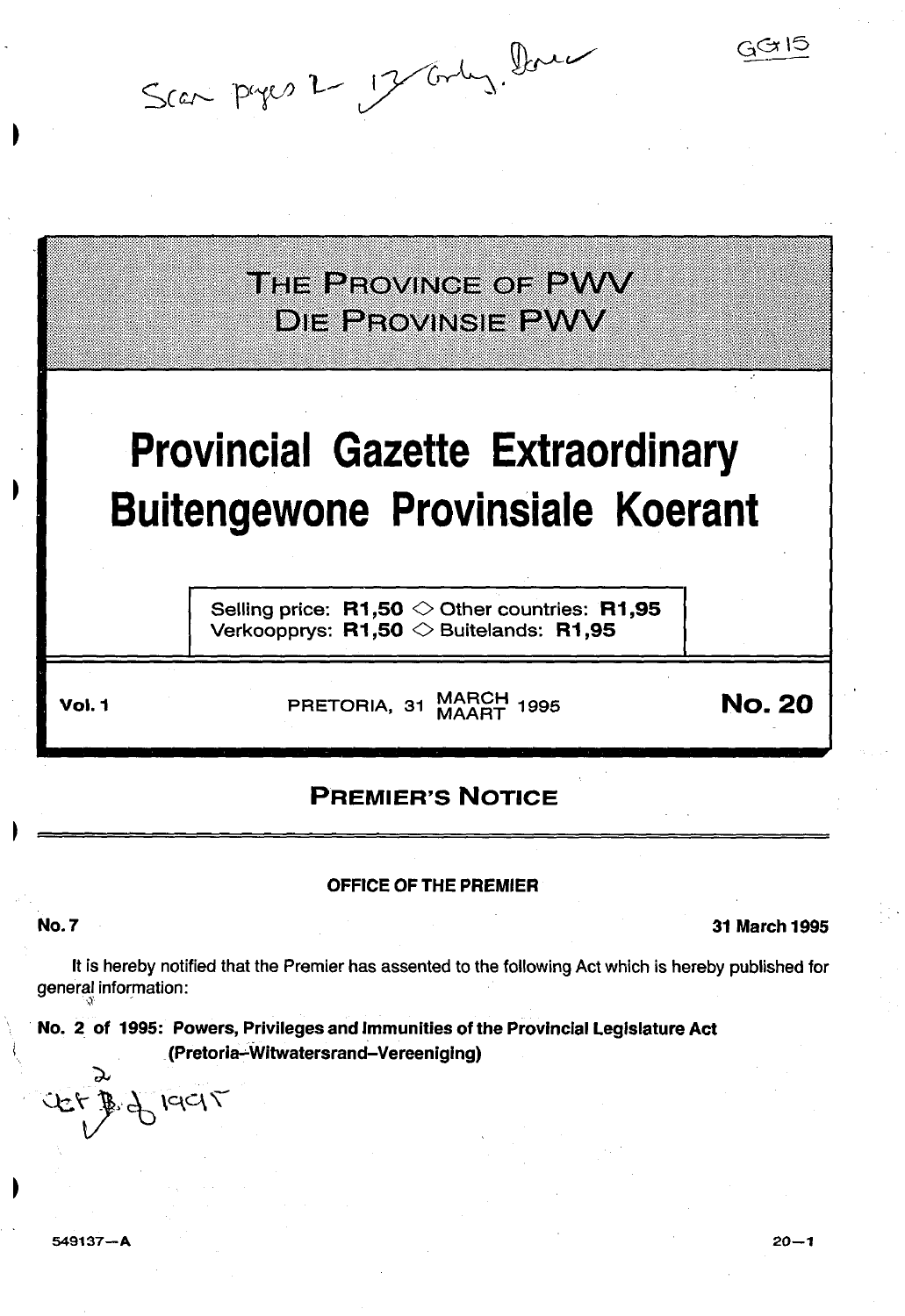2, No.20 PROVINCIAL GAZETTE, 31 MARCH 1995

Act No.2, 1995 POWERS, PRIVILEGES AND IMMUNITIES OF THE PROVINCIAL LEGISLATURE ACT, 1995 ·

# **ACT**

To define and declare the powers, privileges and immunities of the Provincial Legislature, and to provide for matters incidental thereto.

> (English text signed by the Premier) (Assented to 15 March 1995)

 $\blacktriangleright$  ENACTED by the Provincial Legislature of the Province of Pretoria-Witwatersrand-Vereeniging, as follows:-

#### **Definitions**

- **1.** In this Act, unless the context indicates otherwise-
- "committee" means any committee of members established in terms of the standing orders;
- "journals" means any recording of the proceedings of the Provincial Legislature or any committee of whatever nature including minutes, transcripts and tape recordings;
- "member" means a member of the Provincial Legislature, and includes a Member of the Executive Council;
- "officer" means the Secretary, and any other person who may be appointed to the staff of the Provincial Legislature;
- "Secretary" means the provisional secretary or the Secretary to the Provincial Legislature appointed in terms of section 143 of the Constitution;
- "Speaker'' means the Speaker of the Provincial Legislature referred to in section 131 of the Constitution;
- "standing orders" means the rules and orders made by the Provincial Legislature in connection with the order and conduct of its business and proceedings under section 137(1) of the Constitution;
- "the Constitution" means the Constitution of the Republic of South Africa, 1993 (Act No. 200/1993).

# **CHAPTER 1**

# FREEDOM OF SPEECH AND DEBATE

# Freedom of speech and debate

2. Without derogating from the provisions of section 135 of the Constitution, the provisions of subsection (2) of that section shall not apply to any person, other than a member, giving evidence before the Provincial Legislature or any committee.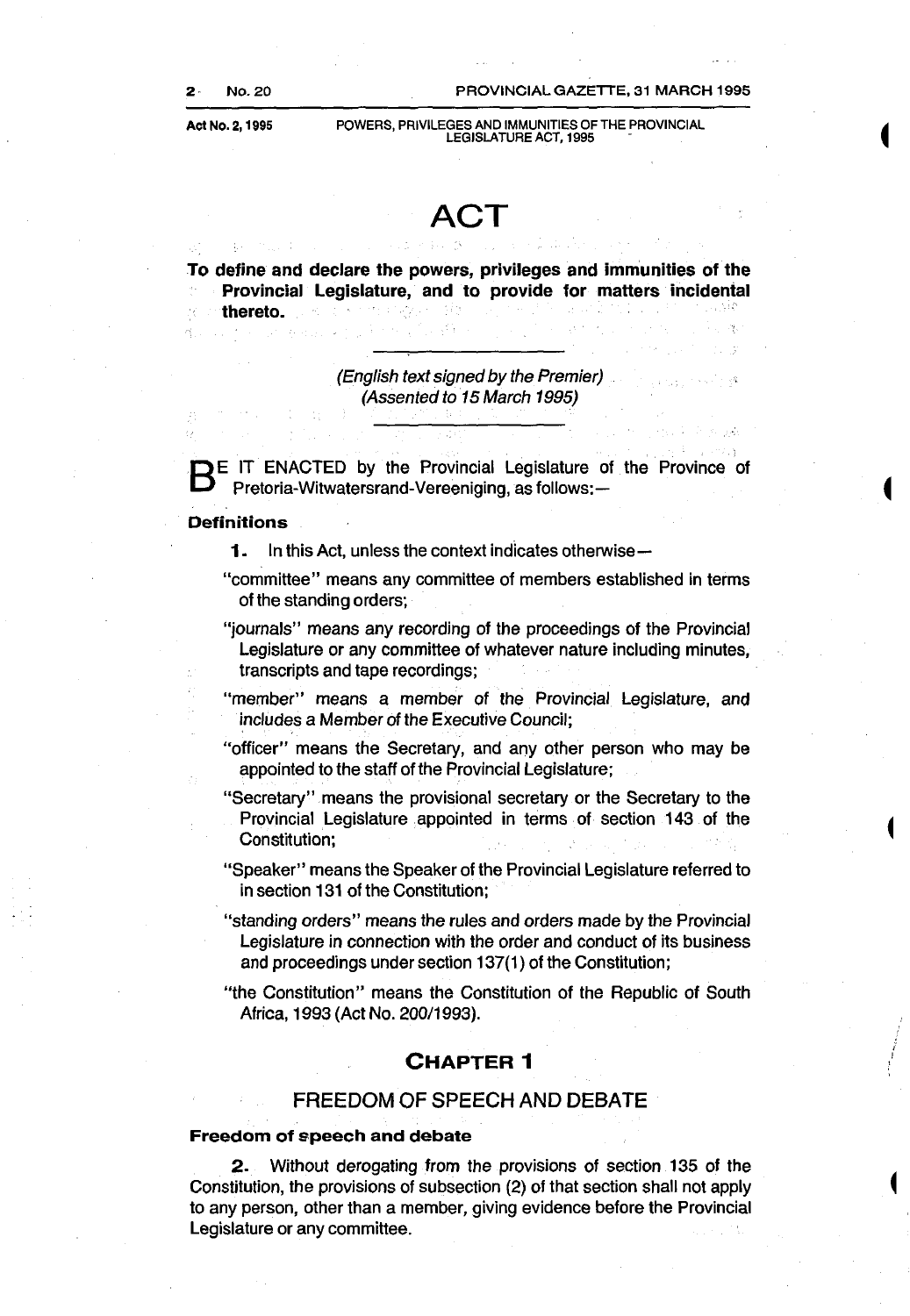#### POWERS, PRIVILEGES AND IMMUNITIES OF THE PROVINCIAL LEGISLATURE ACT, 1995

# Liability in respect of publications of Provincial Legislature

3. No person shall be liable to any civil or criminal proceedings, arrest, imprisonment of damages for or on account or in respect of the publication by him or her, or his or her servant, of any report, paper, minutes of proceedings of the Provincial Legislature or any committee by order or under the authority of the Provincial Legislature or any such committee or the Speaker.

# Protection in respect of extracts and abstracts

If in any legal proceedings instituted for the publication of any extract from or abstract of any report, paper, minutes or minutes of proceedings of the Provincial Legislature, any committee, the court is satisfied that such extract or abstract was published bona fide and without malice, judgement shall be given for the defendant or the accused, as the case maybe.

# Offence relating to unauthorised printing

- 5. Any person who
	- $fa)$  prints or causes to be printed any copy of any law of the Provincial Legislature or any copy of any report, paper, minutes or minutes of proceedings of the Provincial Legislature or any committee which purports to have been printed by the Government Printer or the printer of the Provincial Legislature, or by order or under authority of the Provincial Legislature, any such committee or the Speaker, while it has not been so printed; or
	- (b) tenders in evidence any such copy which purports to have ·been so printed, knowing that it is not so printed,

shall be guilty of an offence and on conviction be liable to imprisonment for a period not exceeding three years.

# **CHAPTER II**

# THE PROVINCIAL LEGISLATURE

#### Persons creating disturbance

6. (1) Any person creating or joining in any disturbance in the Provincial Legislature while the Legislature is sitting may, without warrant on the verbal order of the Speaker-

- $fa)$  in the case of a member, be removed from the precincts of the Legislature; and
- (b) in the case of any other person, be arrested and handed over to the police, by such officer as the Speaker may designate.

(2) Every police officer and every other person shall, when called upon by such officer to do so, assist such officer in the removal of a member, or in the arrest and handing over of any other person, by virtue of subsection (1).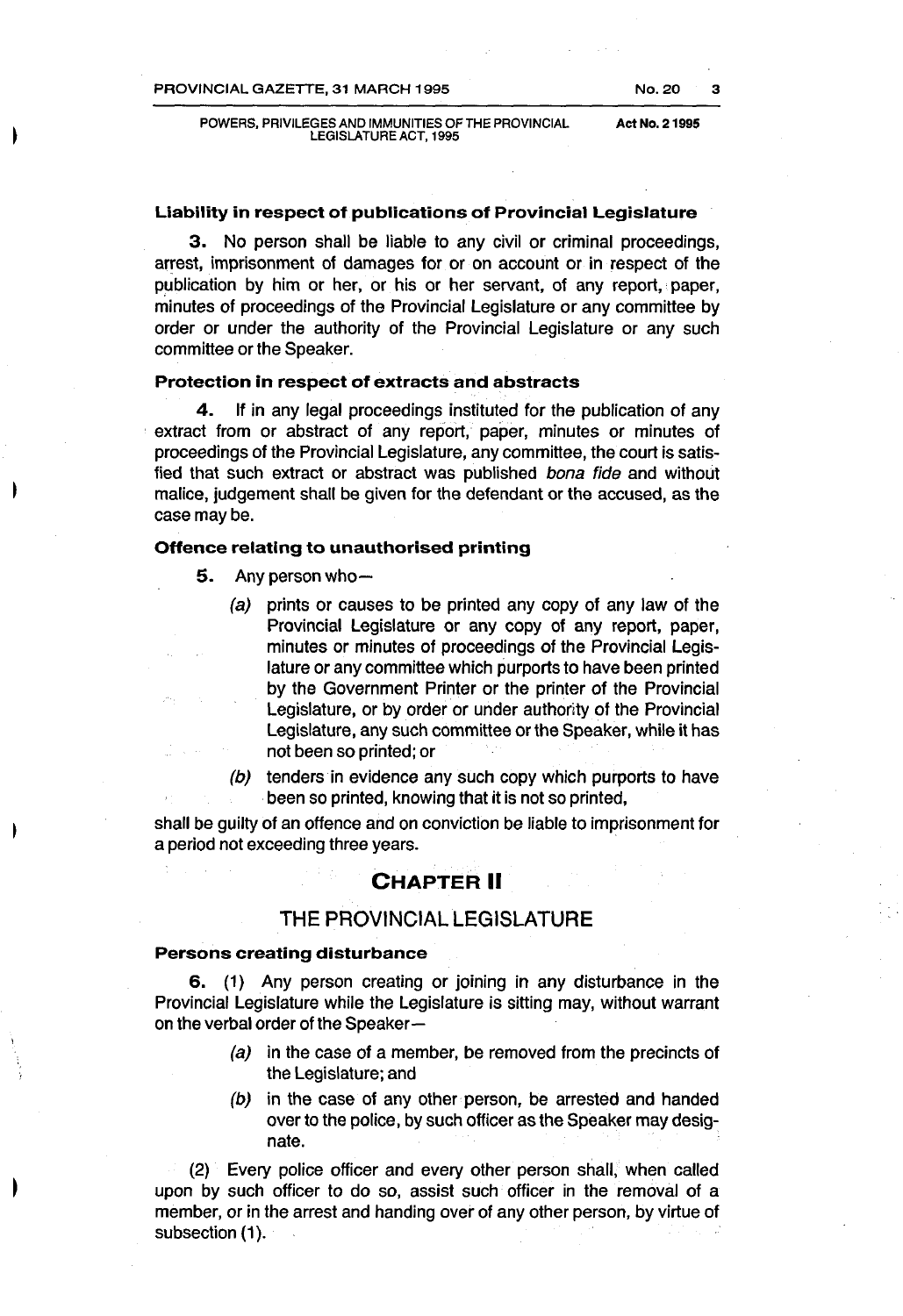Act No.2, 1995 POWERS, PRIVILEGES AND IMMUNITIES OF THE PROVINCIAL LEGISLATURE ACT, 1995

(3) Any person who, without sufficient cause, fails to assist an officer as contemplated in subsection (2), shall be guilty of an offence and on conviction be liable to a fine or to imprisonment for a period not exceeding six months or to both such fine and such imprisonment.

# **Powers and privileges of Provincial Legislature in respect of contempt**

**7.** Subject to the provisions of the Constitution, the Provincial Legislature shall have all such powers and privileges as may be necessary for enquiring into, passing judgement on or pronouncing upon any act, matter or thing declared in this Chapter to be contempt of the Provincial Legislature, and taking the disciplinary action provided therefor in this Chapter.

# **Contempt of Provincial Legislature**

**8.** Any member shall be guilty of contempt of the Provincial Legislature if he or she $-$ 

- (a) wilfully fails or refuses to obey any ruling, order or resolution of the Provincial Legislature;
- (b) commits an offence under this Act; or
- (c) is guilty of an act or omission which in terms of the standing orders constitutes contempt of the Provincial Legislature.

#### **Disciplinary action against members**

**9.** (1) Any member adjudged guilty of contempt of the Provincial Legislature by the Provincial Legislature, may-

- $(a)$  be cautioned or reprimanded;
- (b) be fined a sum not exceeding AS 000; or
- (c) be suspended for a period not exceeding 30 sitting days.

(2) Any fine payable under subsection  $(1)(b)$  may be recovered by the Secretary by deducting it from the remuneration of the member concerned as determined by the Provincial Legislature.

(3) Any amount recovered in respect of a fine shall be paid into the Provincial Revenue Fund.

# **Offences relating to Provincial Legislature**

- **10.** Any person who-
	- (a) while the Provincial Legislature is sitting, creates or joins in any disturbance therein or in the vicinity thereof, whereby the proceedings of the Provincial Legislature are or are likely to be interrupted; or

I :

(b) commits any act which is calculated to hold the Provincial Legislature or its proceedings in contempt,

shall be guilty of an offence and on conviction by a competent court of law be liable to a fine or to imprisonment for a period not exceeding two years or to both such fine and such imprisonment.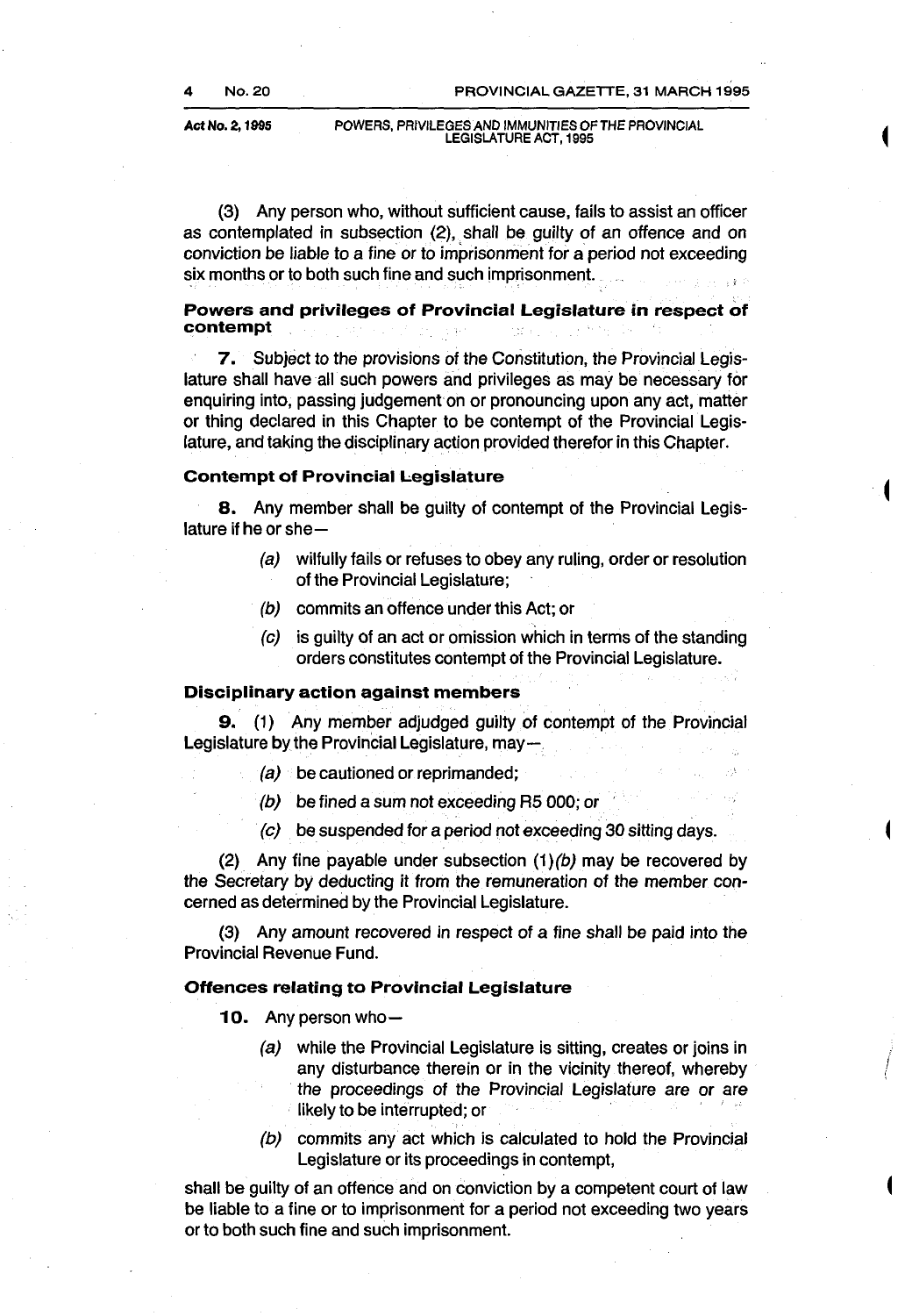POWERS, PRIVILEGES AND IMMUNITIES OF THE PROVINCIAL LEGISLATURE ACT, 1995

Act No. 21995

# **CHAPTER Ill**

# MEMBERS AND OFFICERS

#### Arrest and summons of members within precincts of Provlncial Legislature

11. (1) Notwithstanding anything to the contrary contained in any law but subject to the provisions of section 6(1), no person shall arrest any member within the precincts of the Provincial Legislature, or serve any summons or subpoena upon him or her thereat, while the Provincial Legislature is sitting.

(2) Any person who contravenes a provision of subsection (1) shall be guilty of an offence and on conviction be liable to a fine or to imprisonment for a period not exceeding six months or to both such fine and such imprisonment.

#### Duty of criminal court in respect of members

**12.** Whenever in any criminal proceedings any member has been sentenced to a period of imprisonment of more than 12 months without the option of a fine, the court so sentencing that member shall in writing inform the Speaker of the nature of the offence and the sentence imposed.

#### Giving evidence of proceedings

 $\mathbf{I}$  $\mathfrak{h}$ 

13. (1) No member or officer and no reporter employed to take minutes of evidence given before the Provincial Legislature or any committee, shall give evidence elsewhere regarding the contents of any evidence given or of any manuscript or document produced before the Provincial Legislature or any committee, or regarding any proceedings or examination at the Bar of the Provincial Legislature or before any committee, without first having obtained the special leave of the Provincial Legislature.

(2) During any recess or adjournment of the Provincial Legislature the said leave may be given by the Speaker.

# Attendance of members before Parliament or other provincial legislature

14. No member shall attend before Parliament, any other provincial legislature or any committee of Parliament or such provincial legislature unless he or she has given reasons therefor to the Speaker.

#### Matters in which members have direct pecuniary interest

15. (1) Subject to the provisions of subsection (3), a member shall not in or before the Provincial Legislature or any committee vote upon or take part in the discussion of any matter in which he or she has a direct pecuniary interest.

(2) Any member who contravenes a provision of subsection (1) shall be guilty of an offence and on conviction be liable to a fine not exceeding R5000.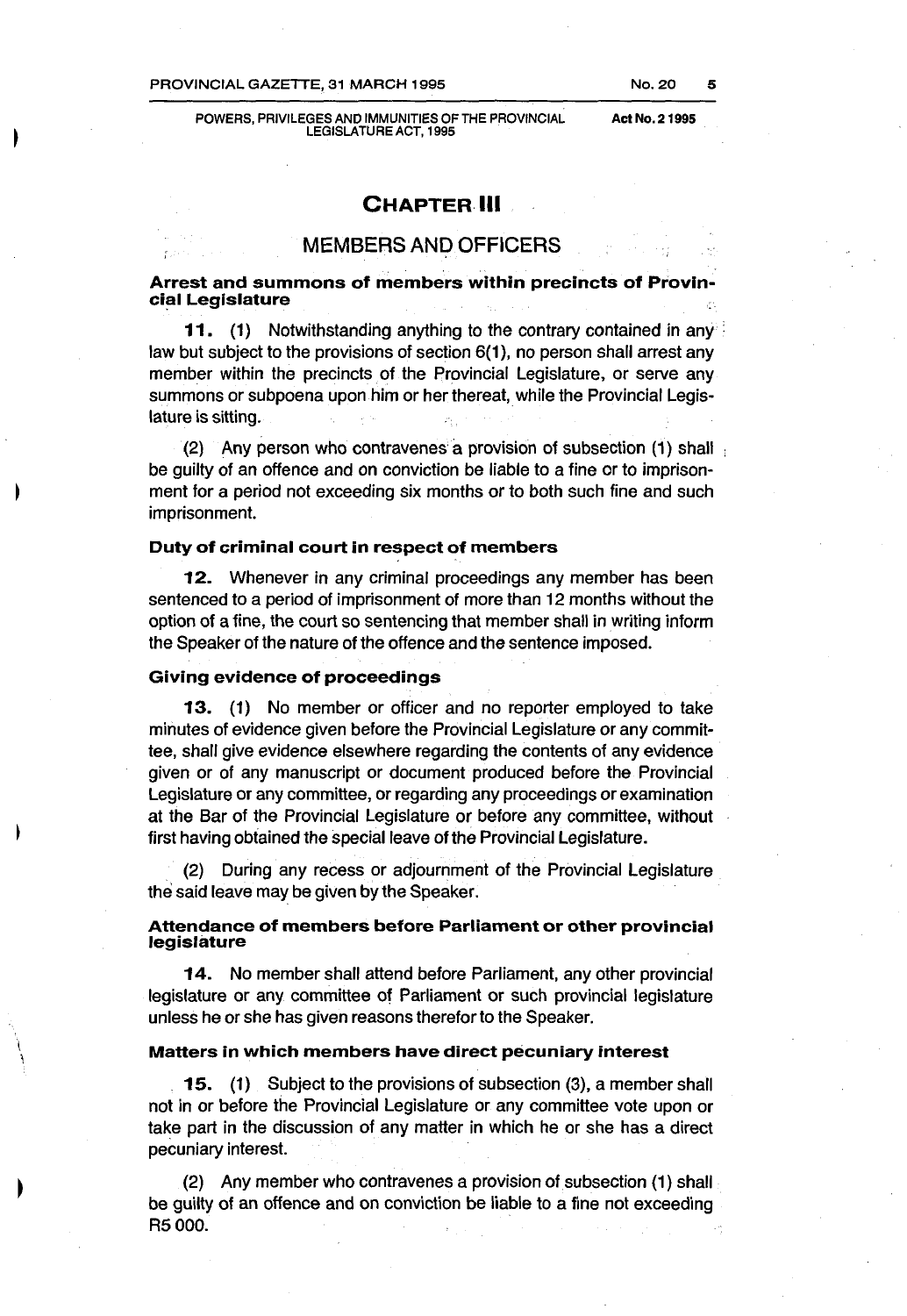(3) The provisions of subsection (1) shall not apply to any vote or discussion in connection with the remuneration or allowances to be received by members in their capacity as such members, or to any interest which a member may have in any matter in common with the public generally, or with any class or section of the public.

#### Offences relating to members and officers

**16.** Any person who-

- (a) threatens, obstructs or insults any member proceeding to or leaving any sitting of the Provincial Legislature or on . account of his or her conduct therein, or endeavours by force, insult or menace to compel any member to declare himself or herself in favour of or against any proposition or matter pending or expected to be brought before the Provincial Legislature; or
- (b) hinders or obstructs any officer in the execution of his or her duty or from proceeding to or from leaving the Provincial Legislature in the course of or in connection with his or her official duties,

shall be guilty of an offence and on conviction be liable to a fine or to imprisonment for a period not exceeding 12 months or to both such fine and such imprisonment.

# CHAPTER IV

# WITNESSES AND DOCUMENTS

#### Order to attend before Provincial Legislature or committee

17. The Provincial Legislature or any committee authorised to require the attendance of persons or the production of documents may order any person to attend before the provincial legislature or any such committee, as the case may be, and to produce any paper, book, record, or document in his or her possession or custody or under his or her control.

#### Summons of witnesses

18. (1) An order to attend or to produce any document before the Provincial Legislature or any committee shall be notified to the person required to attend or to produce the paper, book, record or document-

> (a) in the case where such person is a member of the National Assembly, the Senate or any other provincial legislature, by means of a request in writing addressed by the Speaker to the House concerned;

f '

- (b) in the case where such person is being detained in any prison, by means of a warrant issued by the Speaker under his or her hand; or
- $(c)$  in any other case, by means of a summons issued by order of the Speaker under the hand of the Secretary.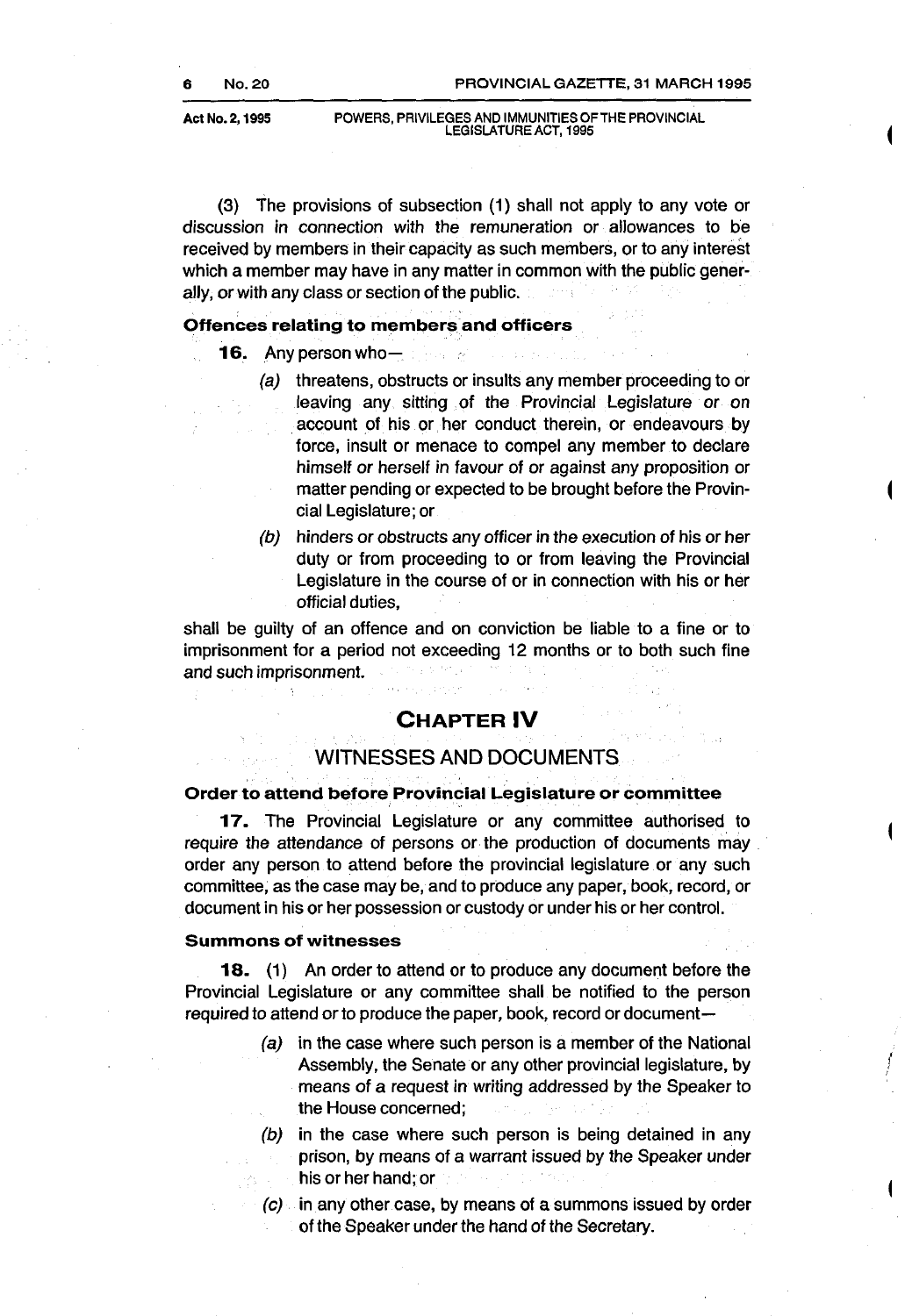#### POWERS, PRIVILEGES AND IMMUNITIES OF THE PROVINCIAL LEGISLATUREACT,1995 Act No.2 1995

(2) (a) In every summons referred to in subsection (1) there shall be stated the time and place at which the person summoned is required to attend, and the particular paper, book, record or document, if any, which he or she is required to produce.

> (b) Such summons shall be served on the person mentioned therein either by delivering to him or her personally a copy. thereof or by leaving such copy with an adult person at the first-mentioned person's usual or last known place of residence.

(3) A person summoned in terms of subsection (2) may be paid such 357 an amount for his or her expenses as may be approved by the Speaker in accordance with the standing orders.

#### **Examination of witnesses**

**19\_** Whenever the Provincial Legislature or committee requires that any fact, matter or thing relating to the subject of the enquiry before the Provincial Legislature or any such committee be verified or otherwise ascertained by the oral examination by any witness, the Speaker, the Chairperson of any committee or any person specially designated by the Speaker for that purpose may-

- (a) call upon and administer an oath to, or accept an affirmation from, any person present at the enquiry irrespective of whether · he or she was or could have been summoned in terms of section 18 or not; and
- (b) examine or require any person who was called upon under paragraph (a) to produce any paper, book, record or document in his or her possession or custody or under his or her control which may have a bearing on the subject of the enquiry.

#### **Privilege of witnesses**

**20\_** In connection with the examination of any person by, or the production of any paper, book, record or document before, the Provincial Legislature or any committee in terms of section 19, the law relating to privilege, as applicable to a witness summoned to give evidence or to produce any paper, book, record or document before a court of law, shall apply.

#### **Offences relating to conduct of witnesses**

**21.** Any person who-

 $\mathcal{L}_{\text{max}}$ 

- (a) has been duly summoned in terms of section 18 and who fails, without sufficient cause $-$ 
	- (i) to attend at the time and place specified in the summons; or
	- (ii) to remain in attendance until excused from further attendance by the person presiding at the enquiry;
- (b) has been called upon under section  $19(a)$  and who refuses to be sworn or to make an affirmation as a witness; or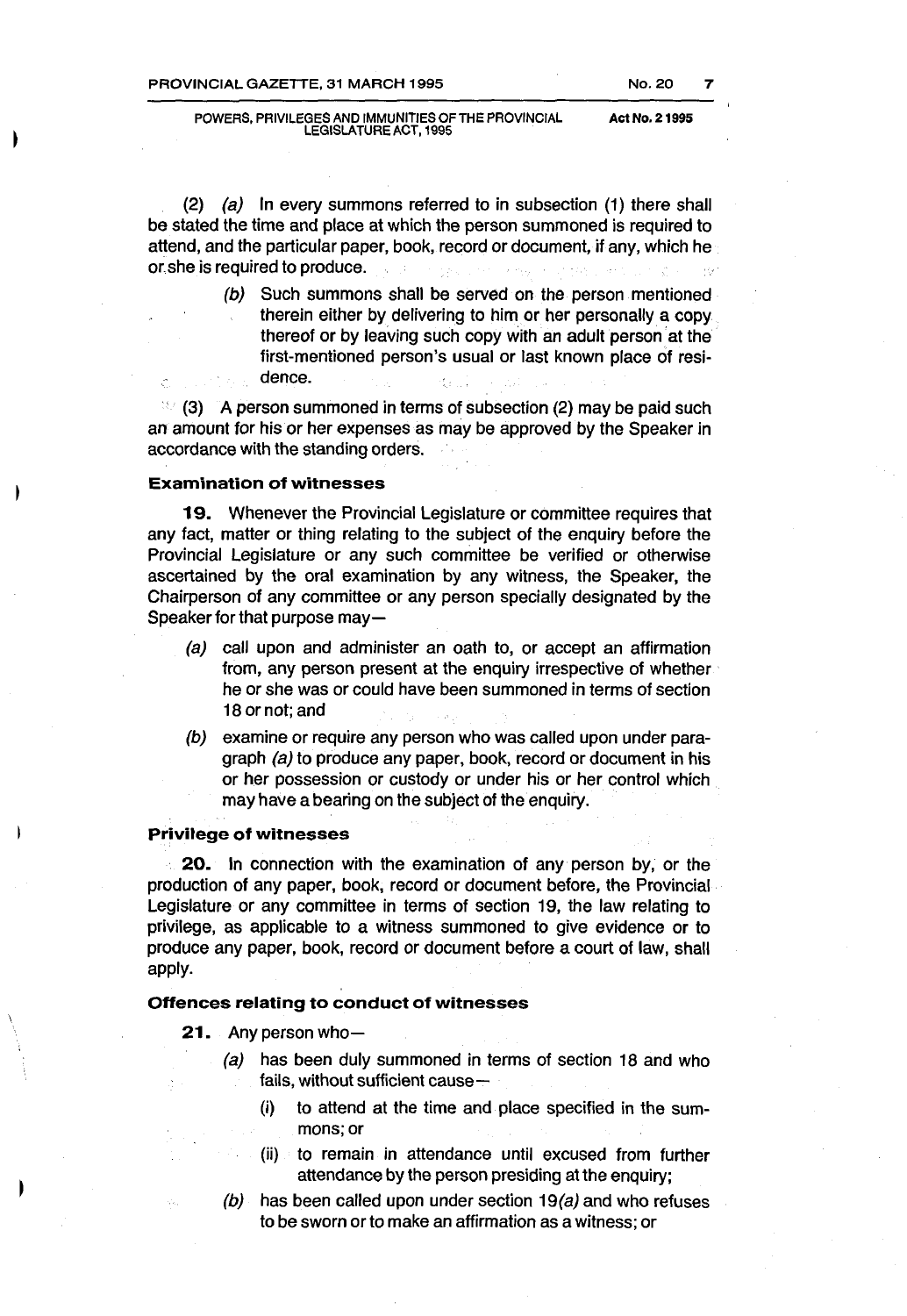- $(c)$  fails, without sufficient cause -
	- (i) to answer fully and satisfactorily any question lawfully put to him or her under section 19(b); or
	- (ii) to produce any paper, book, record or documentin'his or her possession or custody or under his or her control which he or she has been required to produce under section  $19(b)$ ,

shall be guilty of an offence and on conviction be liable to a fine or to imprisonment for a period not exceeding 12 months or to both such fine and such imprisonment.

#### **Stay of proceedings for anything said by witness or anything**  done by witness and disclosed by his or her evidence

**22. (1)** If a witness before the Legislature or any committee, in the opinion of the presiding officer, answers fully and faithfully all questions put to him or her by that Legislature or committee and his or her replies are relevant to such questions, he or she shall be entitled on application to receive a certificate under the hand of the presiding officer stating that such witness was upon his or her examination so required to and did so answer all such questions: Provided that in the case of a witness before a committee, such certificate may be signed by the Speaker.

(2) (a) On production of such certificate in any court ot.Jaw, such court shall stay any civil or criminal proceedings, except a charge of perjury or an offence under section  $23(b)$  or (c), against such witness for anything said by him or her in the course of giving his or her evidence before a House or any committee or for any act or thing done by him or her before that time and revealed by his or her evidence, and may in its discretion award to such witness the expenses to which he or she may have been put in consequence of such civil or criminal proceedings. A.g.

(b) Proceedings which have been so stayed shall thereupon be deemed to be finally determined. The contract of the contract probabilities

#### **Miscellaneous offences**

**23.** Any person who-

 $(a)$  threatens, obstructs or in any way unduly influences any witness required to give evidence or to produce any paper, book, record or document before the Provincial Legislature or any committee;

大家的 医三叶油

which is a continue

- (b) with the intent to deceive the Provincial Legislature or any committee, produces to the Provincial Legislature or any such committee any false, untrue, fabricated or falsified paper, book, record or document; or
- (c) wilfully furnishes the Provincial Legislature or any committee with information, or make a statement before it, which is false or misleading,

shall be guilty of an offence and on conviction be liable to a fine or to imprisonment for a period not exceeding two years or to both such fine and such imprisonment.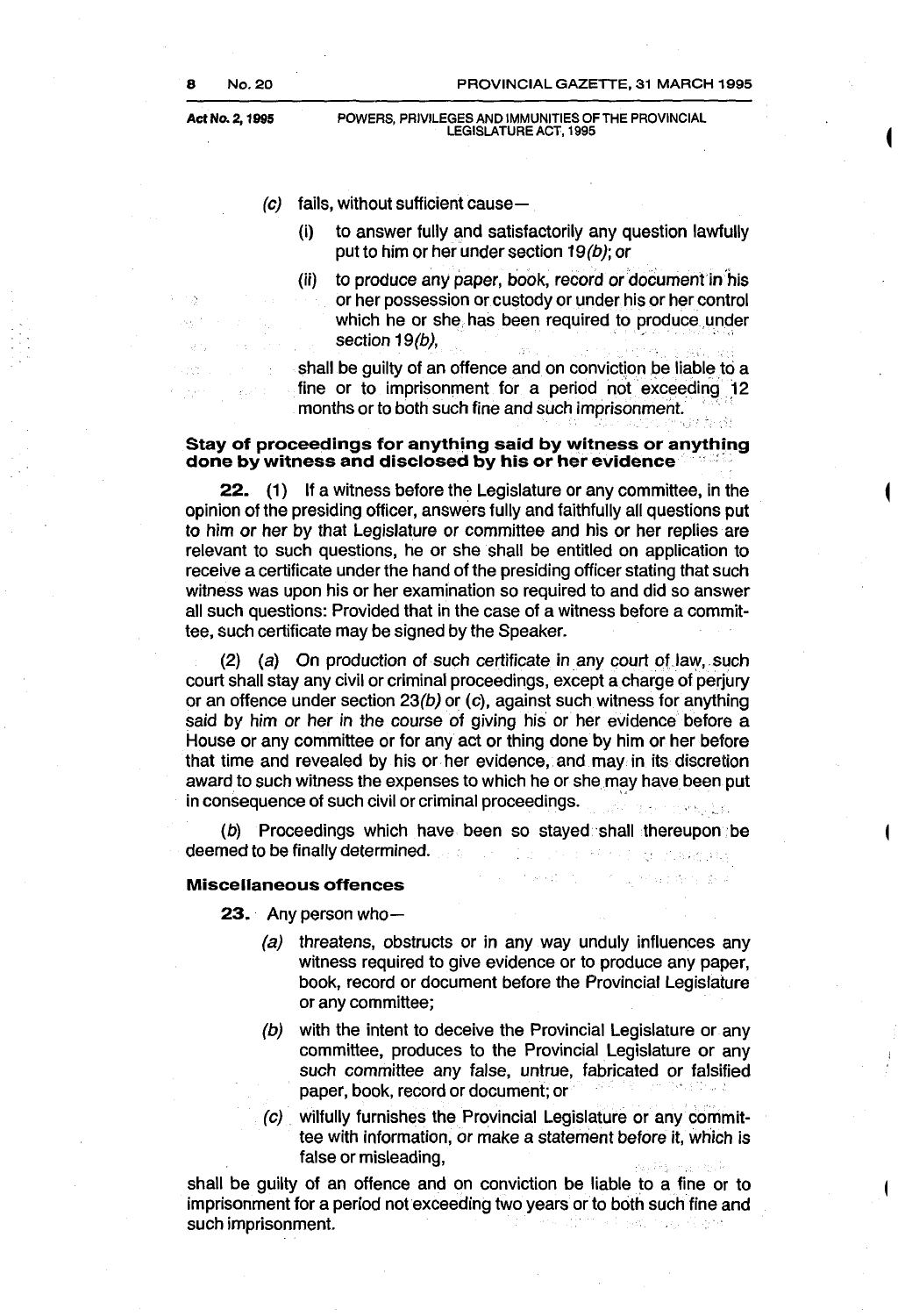# POWERS, PRIVILEGES AND IMMUNITIES OF THE PROVINCIAL LEGISLATURE ACT, 1995

Act No.2 1995

# **CHAPTER V**

# **GENERAL**

# : Admissibility of journals as evidence

24. At any enquiry relating to or affecting the powers, privileges and • immunities of the Provincial Legislature or of any member, any copy of the journals printed or purporting to have been printed by order of the Provin- . cial Legislature or the Speaker shall be admitted as evidence of such journals in all courts and places in the Republic without any proof being given that such copy was so printed.

# Speaker or committee may act on behalf of Provincial Legislature and the contract of the contract of the contract of the contract of the contract of the contract of the

25. Subject to the standing orders, the Provincial Legislature may authorise the Speaker or any committee to perform any act which may be performed by the Provincial Legislature under this Act.

(2) For the purposes of the performance of any act referred to in subsection (1), the Speaker or committee shall have the powers with which the Provincial Legislature is vested in terms of this Act.

# Application of Act in case of committee meeting beyond seat or during recess or adjournment

26. In so far as it may be necessary for the achievement of the ·· objects of this Act in the case of any committee which in terms of any · authority conferred upon it performs its functions beyond the seat of the Provincial Legislature or while the Provincial Legislature is in recess or adjournment, the provisions of the Act shall apply as if the premises where the committee meets for the performance of its functions were within the precincts of the Provincial Legislature, or as if the Provincial Legislature were in sitting, as the case may be.

#### Liability for acts under authority of Provincial Legislature

27. No person shall be liable in damage or otherwise for any act done under the authority of the Provincial Legislature and within its legal powers, or under any warrant issued by virtue of those powers.

#### Declaration of precincts

28. The Speaker shall, after consultation with the relevant standing committee, at the commencement of each session and at such times as may be necessary, declare by way of notice in the Provincial Gazette, the boundaries and extent of the precincts of the Provincial Legislature.

#### Short title

29. This Act shall be called the Powers, Privileges and Immunities of the Provincial Legislature Act, 1995.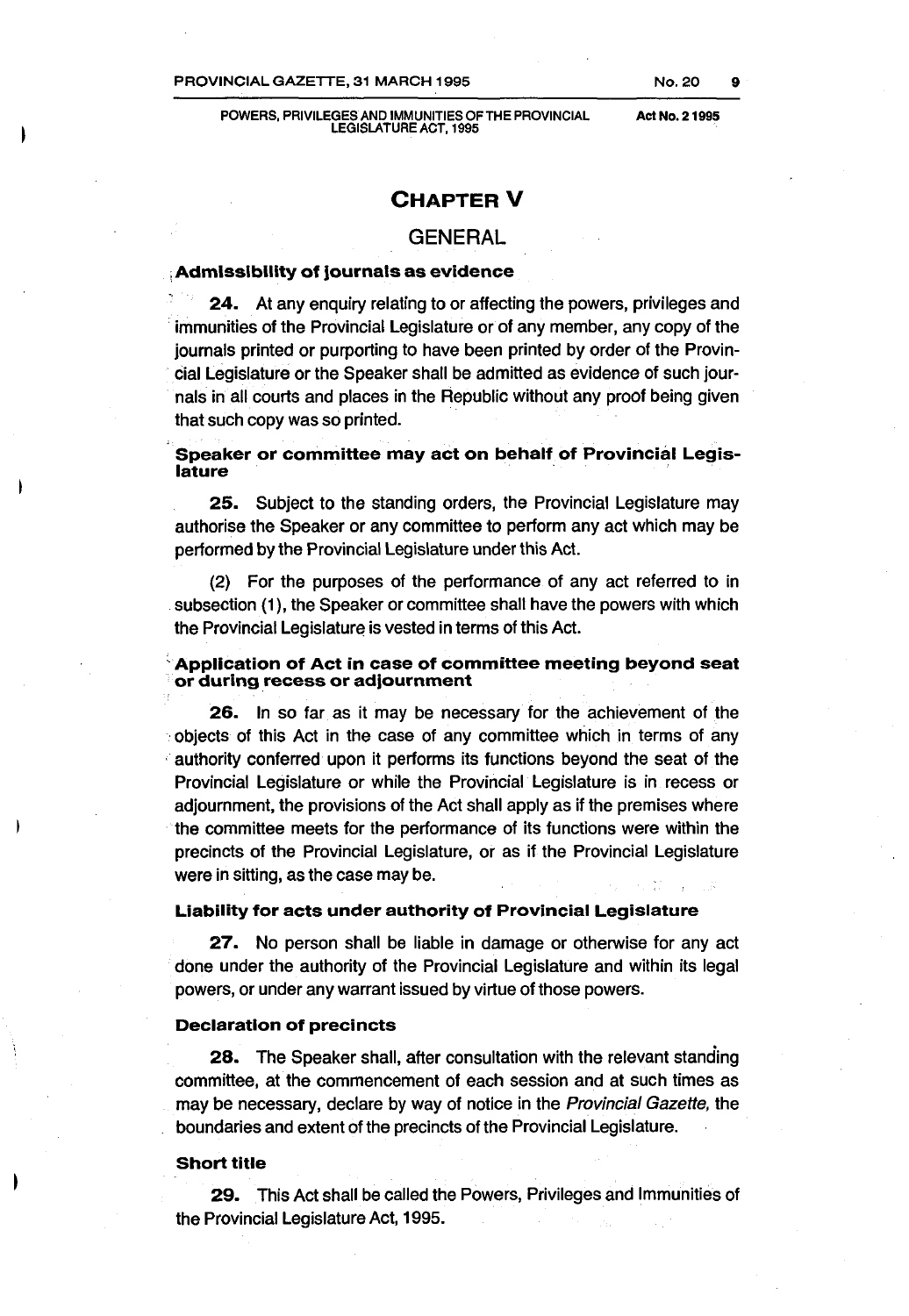Act No. 2, 1995 POWERS, PRIVILEGES AND IMMUNITIES OF THE PROVINCIAL LEGISLATURE ACT, 1995

# **MEMORANDUM ON THE POWERS AND PRIVILEGES OF THE PROVINCIAL LEGISLATURE BILL, 1995**

#### **Reasons for the Bill**

Section 135(1) of the Constitution of the Republic of South Africa, 1993 (Act No. 200 of 1993), confers on the Provincial Legislatures full powers to control, regulate and dispose of their internal businesses. The section further makes it competent for a Legislature to pass a law and/or laws conferring on itself and its members all such power, privileges and immunities as are necessary for the carrying out of its legislative function.

The Constitution further guarnatees the right to freedom of speech and debate in or before the Legislature or any of its committees. The right to freedom of speech and debate is not only peculiar to those parliaments that follow the Westminster parliamentary system but has also been the hallmark of African traditional systems of imbizos and kgotlas. In terms of the Constitution this freedom can neither be impeached nor questioned in any court.

The essence of these powers and privileges is that-

- (a) law-makers will be able to discuss and debate fully any matter in the Legislature or in any committee without fear of becoming liable to criminal or civil arrest, imprisonment or damages by virtue of what they might have said or produced in or before the Legislature or any of its committees; or that which might have been revealed as a result of what they might have said or produced;
- (b) the integrity of the Legislature will be guaranteed;
- $(c)$  the Legislature shall have the power to summon any person to appear before the Legislature or any committee and produce any papaer, book, record or document in his or her possession or under his or her control;
- (d) the Legislature shall have the power to grant immunity against criminal and civil liability or arrest and imprisonment for anything said in the course of giving evidence in the Legislature or any committee. The immunity will be in the form of a certificate issued by the person presiding at the relevant enquiry;
- (e) to ensure that there is no abuse of the privileges conferred on members and other persons, the Act creates offences which when committed will result in the person or persons committing them being liable to disciplinary action or criminal proceedings;
- (f) to avoid violating the provisions of the Constitution insofar as they relate to a person's right to receive a fair trial, offences committed by any person other than a member can only be tried . by a competent court of law.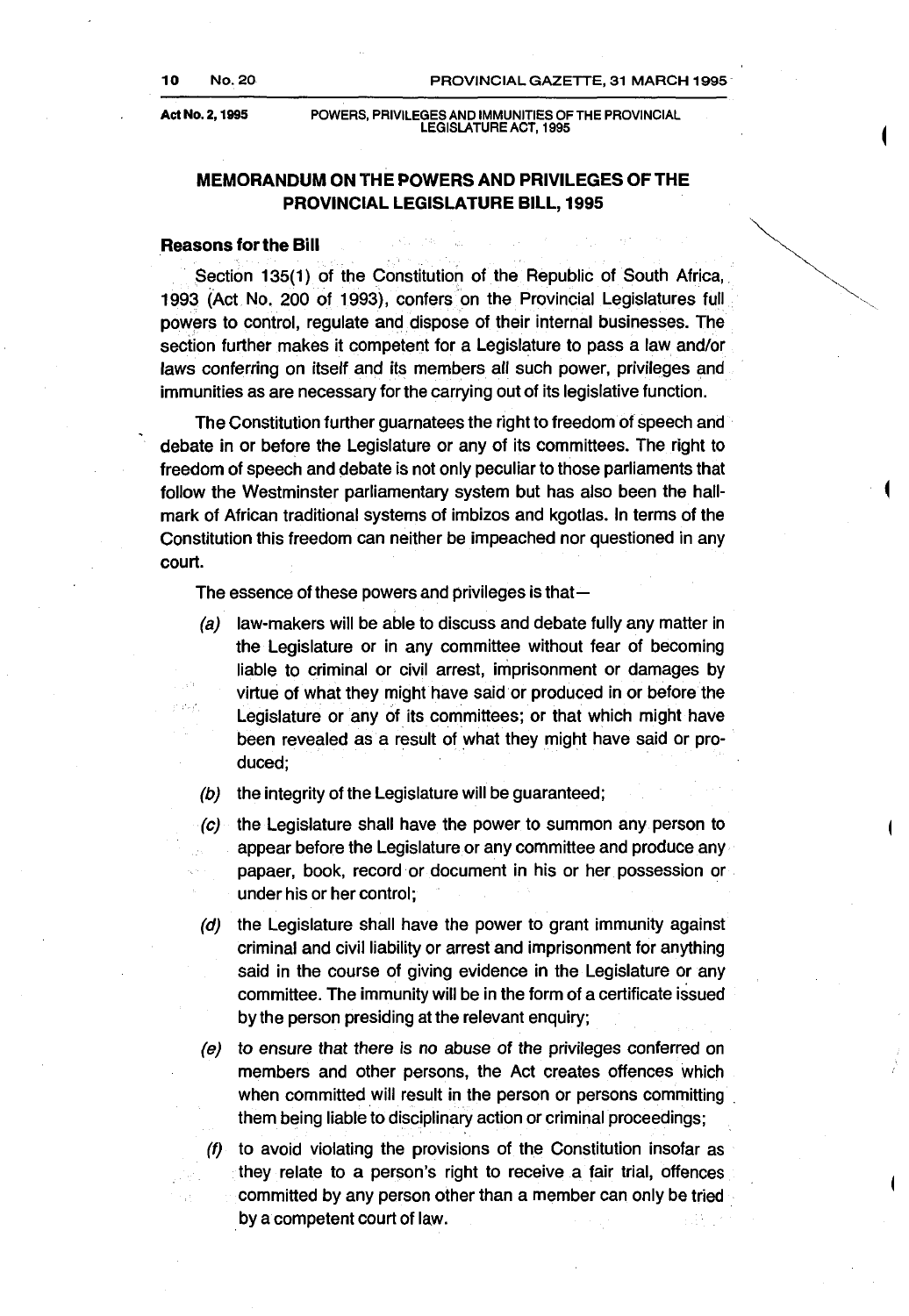.·' I

计编程数据 网络加速 医海绵的 经

as Alberta Company & **Contractor** 

# POWERS, PRIVILEGES AND IMMUNITIES OF THE PROVINCIAL LEGISLATURE ACT, 1995

Act No. 2 1995

#### **Social Impact of the Bill**

The social impact of the Act is that the ability of the Legislature. to discuss and debate any issue fully without fear of favour will enhance its capacity to fulfil its obligation towards the voters by informing them fully on issues that affect them directly and what measures will be taken to address their concerns. This will certainly be consistent with the policy of transparency and accountability. In addition there will of necessity be value added to the principle of the new democracy being nurtured in the country.

488200

#### **Environmental impact**

None.

#### **Financial implications**

**(1)** By virtue of sections 9(3) and 22 some revenue in the form of fines will be raised and paid into the Provincial Revenue Funds.

(2) the Legislature is likely to pay a person summoned in terms of this section 18 in respect of the expenses incurred by him of her.

#### **Comments**

Comments were received after introduction of the Bill from the Society of Advocates, Centre for Applied Legal Studies, the State Law Advisor and the Speaker. These were deliberated upon by the Rules Committee and on the basis thereof amendments effected to the Bill as published. ·

#### **Clause-by-clause explanation**  The Succession Control of the Control Con-

In Clause 1 certain words are defined. Thereafter the Bill is divided into five Chapters, the first of which dealswith freedom of speech and debate in the Provincial Legislature and a committee thereof. In this regard the provisions of section 135(2) and (3) of the Constitution are not repeated in the Bill in view of opinion No. 194/94 of the Chief State Law Adviser. Clause 2 only provides that the said section 135(2) shall not apply to other persons than members of the Provincial Legislature. In terms of clause 3 nobody shall be liable for publishing anything on the authority of the Provincial Legislature, any committee or the Speaker. The publication of extracts and abstracts from certain documents are protected by clause 4, if they were published bona fide and without malice. In clause 5 certain offences are created relating to anauthorised printing.

Chapter 2 deals with the Provincial Legislature, and provides in clause 6 for the arrest of persons creating a disturbance in the Legislature. Clause 7 empowers the Provincial Legislature to deal with contempt of the legis- · lature, set out in clause 8, as prescribed in clause 9. In clause 10 certain offences relating to disturbance and contempt of the Provincial Legislature 机能使放射器 化加速解除剂 are created.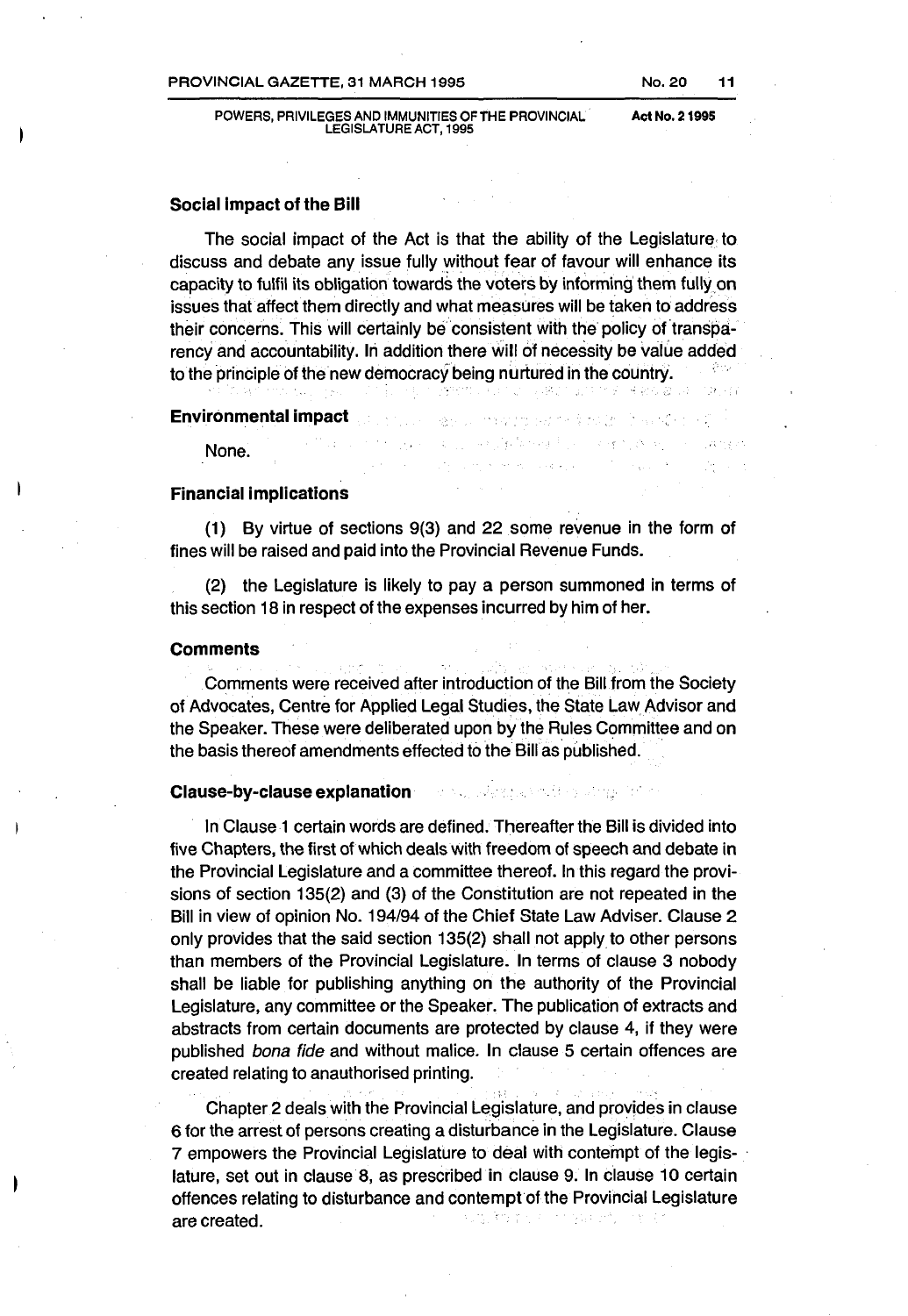#### Act No. 2, 1995 POWERS, PRIVILEGES AND IMMUNITIES OF THE PROVINCIAL LEGISLATURE ACT, 1995

Chapter 3 deals with members and officers of the Provincial Legis- . lature, and provides in clause 11 that it shall be an offence to arrest a member within the precincts of the Legislature or to serve a summons or subpoena on him or her while the Legislature is sitting. In terms of clause 12 a criminal court should inform the Speaker in writing of certain sentences imposed on a member. Clause 13 provides that no member, officer or reporter shall give evidence elsewhere regarding certain proceedings before the Legislature or a committee, unless special leave has been obtained from the Legislature or, during a recess or adjournment, from the Speaker. In terms of clause 14 no member shall without consent attend before Parliament or any other provincial legislatue, or a committee thereof. Clause 15 declares it a an offence for a member to vote upon, or take part in the discussion of, any matter in which he or she has a direct pecuniary interest, except in certain cases. In clause 16 certain offences are created relating to the obstruction of members and officers.

Chapter 4 deals with witnesses and documents. In terms of section 17 the Provincial Legislature or a committee authorised thereto may order any person to attend before the Legislature or the committee and to produce any document. Clause 18 prescribes how such order shall be notified to the witness, the contents of a summons and how it shall be served, as well as the amount that may be paid to witnesses. Clause 19 provides the examination of witnesses and clause 20 for the privilege of witnesses. In clause 21 certain offences are created in relation to the conduct of witnesses. According to clause 22 no witness shali be liable to any legal proceedings by reason of anything said or revealed in his or her evidence, if he or she is in possession of a certificate stating that he or she has answered fully and satisfactorily all questions put to him or her by the Provincial Legislature or a committee thereof. In clause 23 certain further offences in relation to witnesses are created.

Chapter 5 contains some general provisions. Clause 24 provides that a copy of journals printed by order of the Legislature or the Speaker shall without proof be admissible as evidence at any enquire in the Republic. Under clause 25 the Speaker or a committee may be authorised to perform any act of the Provincial Legislature in terms of the Bill. In terms of clause 26 the Bill also applies to a committee meeting beyond the seat of the Legislature or while the Legislature is in recess or adjourned. Clause 27 proviqes that no person shall be liable for anything done under the authority of the Legislature and within its powers, or under any warrant issued by virtue of those powers. Clause 28 provides for declaration of the boundaries and the extent of the precincts of the Provincial Legislature by the Speaker in consultation with the relevant commitee.

Clause 29 contains the short title of the Bill.

Other information deemed necessary by the member in charge of the Bill

No instructions have been received in this regard.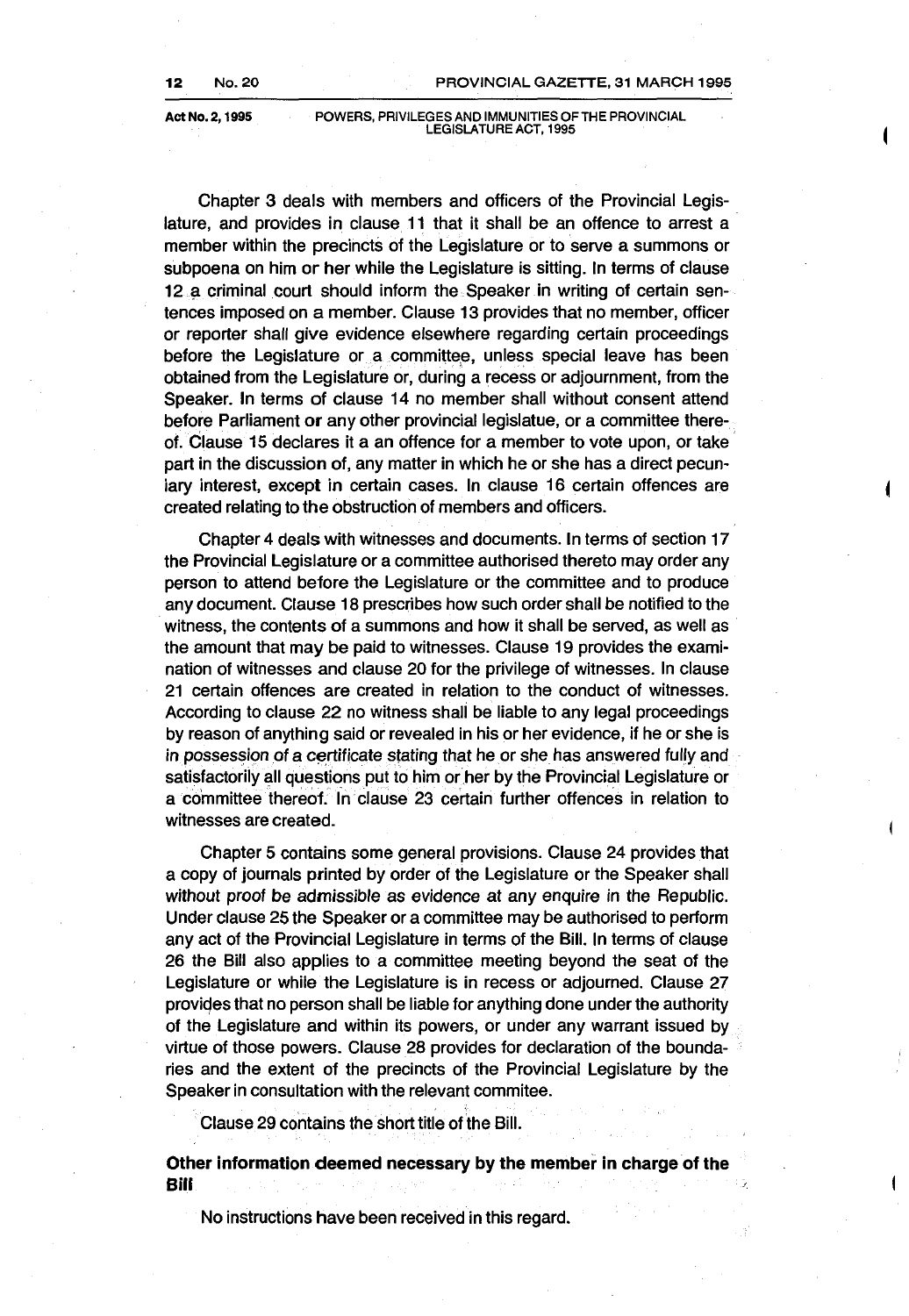PROVINCIAL GAZETTE, 31 MARCH 1995 No.20 **13** 

~~~::;::;~

I

PROVINCIAL ADJUSTMENTS APPROPRIATION ACT, 1995 Act No. 3 1995

**PREMIER'S NOTICE** 

 $\mathcal{L}_{\text{max}} \sim \mathcal{L}_{\text{max}}^{2}$ G. **第14回 電子部 OFFICE OF THE PREMIER No.8 31 March 1995** 

It is hereby notified that the Premier has assented to the following Act which is hereby published for general information:

No. 3 of 1995: Provincial Adjustments Appropriation Act **(Pretoria-Witwatersrand-Vereeniging)** 

**·ACT** 

**To appropriate an adjusted amount of money for the requirements of** . the Province in respect of the financial year ending 31 March 1995

> (English text signed by the Premier) (Assented to 15March 1995}

**8** E IT ENACTED by the Provincial Legislature of the Province of Pretoria-Witwatersrand-Vereniging, as follows:-

**1.** Subject to the provisions of the Provincial Exchequer Act, 1994 (Act No. 1 of 1994), there are hereby appropriated out of the Provincial Revenue Fund for the requirements of the Province in respect of the financial year ending 31 March 1995, as a charge to the Provincial Revenue Account, the adjusted amounts of money shown in column 1 of the Schedule.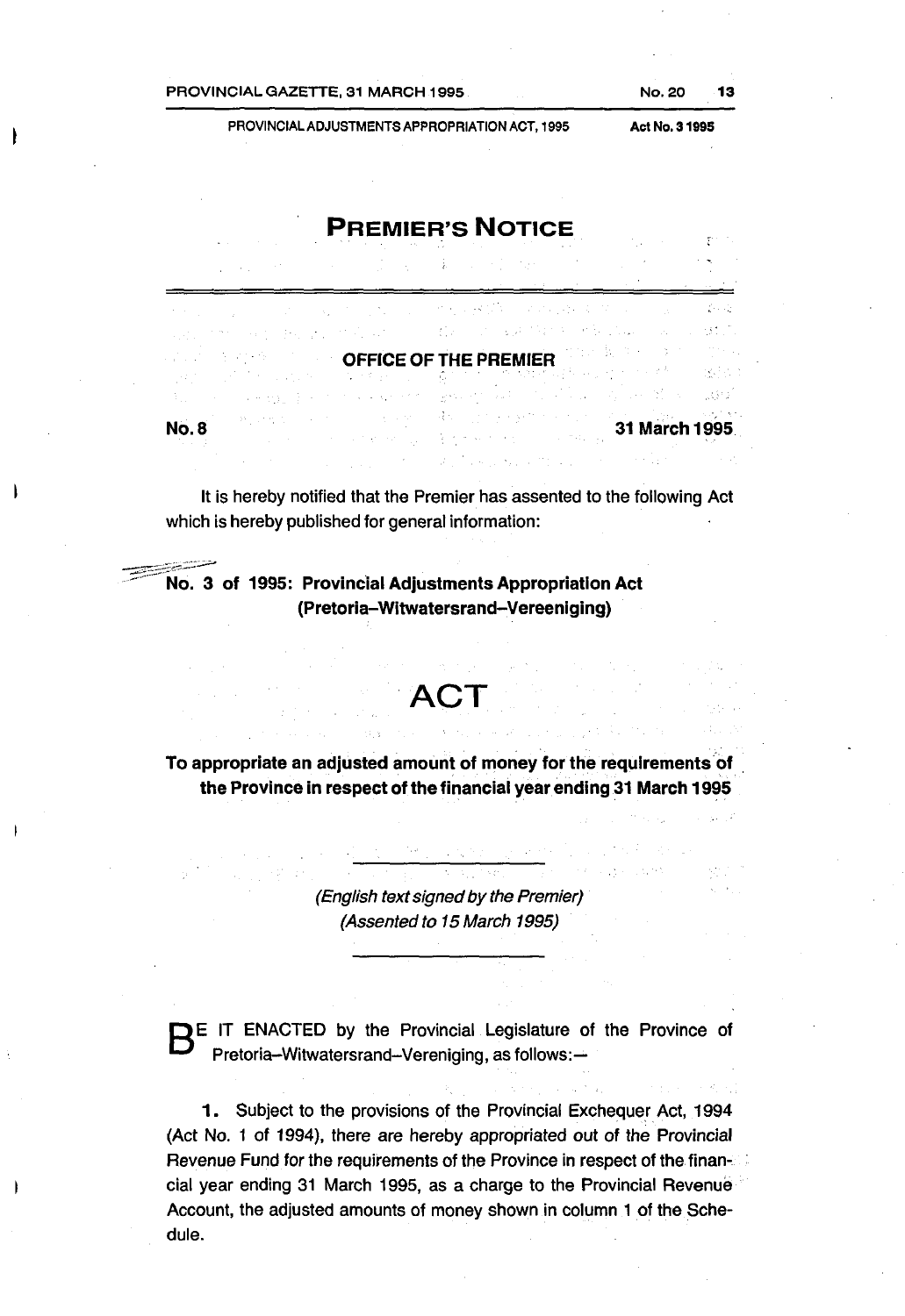**14** No.20 PROVINCIAL GAZETTE, 31 MARCH 1995

Act No. 3, 1995 PROVINCIAL ADJUSTMENTS APPROPRIATION ACT, 1995

# **Short title**

**2.** This Act shall be called the Provincial Adjustments Appropriation Act, 1995.

#### **SCHEDULE**

# (as a charge to the Provincial Revenue Account)

|     | <b>Vote <i>Motor State Contract of State Contract</i></b> | Column 1    |
|-----|-----------------------------------------------------------|-------------|
| No. | Title                                                     | Amount      |
|     |                                                           | R           |
| 1.  |                                                           | 123 556 000 |
| 2   |                                                           | 67 549 000  |
| з   | Road Network Provision and Traffic Administration         | 18 943 000  |
| 4   |                                                           | 4 316 000   |
| 5   |                                                           | 28 291 000  |
| 6   |                                                           | 5 200 000   |
| 7   |                                                           | 14 000 000  |
| 8   |                                                           | 35 496 000  |
| 9   | Promoting the Reconstruction and Development Programme    | 240 497 000 |
|     |                                                           | 537 848 000 |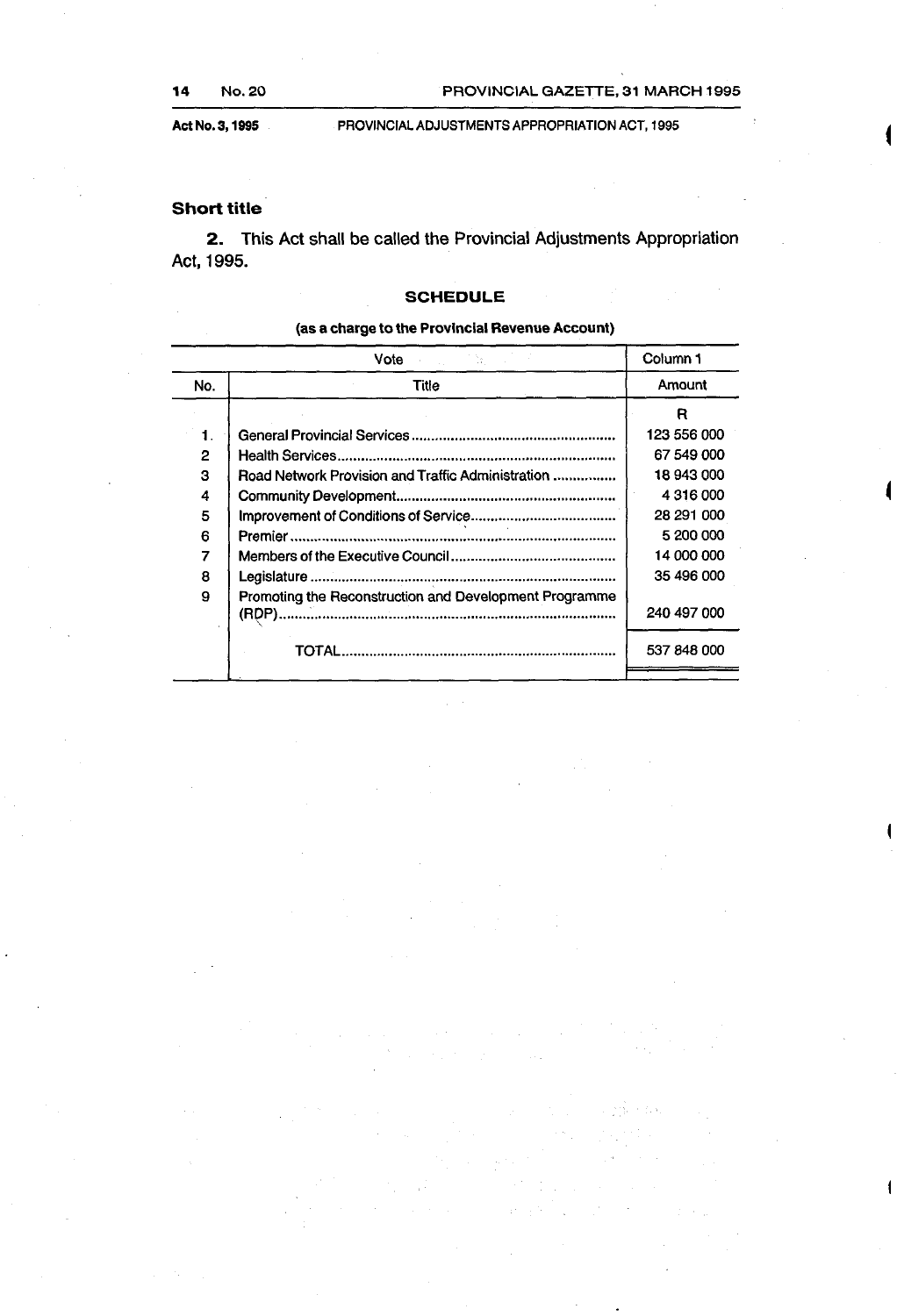# PROVINCIAL ADJUSTMENTS APPROPRIATION ACT, 1995 Act No. 31995

 $\alpha = \alpha_{1}^{2}$  , and  $\alpha_{2}^{2}$  $\Delta \sim 10^{11}$  km s  $^{-1}$  .  $\Delta \sim 10^{11}$  $\sum_{i=1}^n\alpha_i$ 

# .<br>Pagkalana (P

 $\label{eq:1} \left\langle \frac{\partial \phi}{\partial t} \right\rangle = \left\langle \phi \right\rangle_{\rm{L}}^2 \left\langle \Delta T_{\rm{L}} \right\rangle + \left\langle \frac{\partial}{\partial t} \right\rangle_{\rm{L}}^2 \left\langle \phi \right\rangle_{\rm{L}} \left\langle \phi \right\rangle_{\rm{L}}^2 \left\langle \phi \right\rangle_{\rm{L}}^2.$ المعادل المعادل المستقيم المعادل الجهر المعادل المعادل المجهز  $\sim 80\%$  .  $\mathcal{L}=\frac{1}{2} \sum_{i=1}^{n} \frac{1}{2} \sum_{j=1}^{n} \frac{1}{2} \sum_{j=1}^{n} \frac{1}{2} \sum_{j=1}^{n} \frac{1}{2} \sum_{j=1}^{n} \frac{1}{2} \sum_{j=1}^{n} \frac{1}{2} \sum_{j=1}^{n} \frac{1}{2} \sum_{j=1}^{n} \frac{1}{2} \sum_{j=1}^{n} \frac{1}{2} \sum_{j=1}^{n} \frac{1}{2} \sum_{j=1}^{n} \frac{1}{2} \sum_{j=1}^{n} \frac{1}{2} \sum_{$  $\label{eq:2.1} \frac{1}{2}\sum_{i=1}^n\frac{1}{2}\left(\frac{1}{2}\sum_{i=1}^n\frac{1}{2}\sum_{i=1}^n\frac{1}{2}\sum_{i=1}^n\frac{1}{2}\sum_{i=1}^n\frac{1}{2}\sum_{i=1}^n\frac{1}{2}\sum_{i=1}^n\frac{1}{2}\sum_{i=1}^n\frac{1}{2}\sum_{i=1}^n\frac{1}{2}\sum_{i=1}^n\frac{1}{2}\sum_{i=1}^n\frac{1}{2}\sum_{i=1}^n\frac{1}{2}\sum_{i=1}^n\frac{1}{2}\sum$  $\sim 10$ 

 $\mathcal{L}_{\text{max}}$  , which is a set of the set of the set of the set of the  $\mathcal{L}_{\text{max}}$ 

 $\omega_{\rm{max}}$